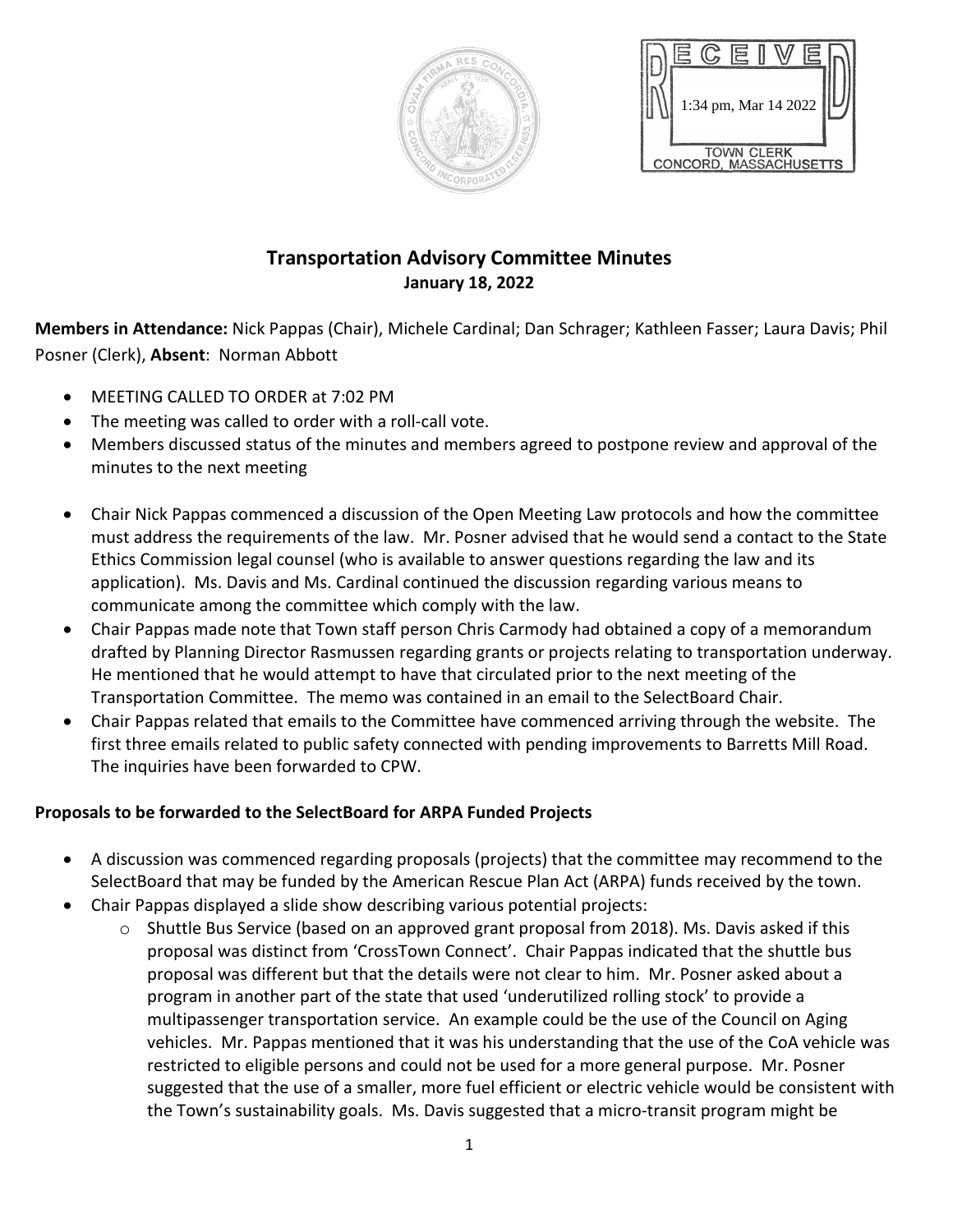reconceived to target populations that would not be served by CrossTown Connect [e.g. helping students to return home to school from after-school activities, getting workers to work in town]. Chair Pappas suggested that recommending a project that has already been approved for a grant (even though the grant was withdrawn) would avoid having to re-visit ideas that had already been accepted (or rejected) based on policy or legal considerations already vetted. Committee members discussed when the ARPA funds had to be expended, what ideas should be proposed at the January 31 SelectBoard meeting, and as a group decide which ideas to propose. Ms. Davis suggested that the micro-transit busing idea be proposed, utilizing an electric vehicle, targeting workers, students, business folks, low income people, non-car drivers, and disabled people, which could feature drop off in the downtown shopping districts to support tourism and businesses, afterschool activity locations, the library, and places of work. The purpose is to serve places not well served by other proposals (on-demand, service areas in town not well served by a defined route shuttle). Newton may be a good place to look to as a model. Chair Pappas suggested that committee members should coordinate with the planning department staff so that inquiries are not duplicative or confusing for third parties.

- Mr. Schrager asked about the proposed bike share program. Members discussed the parameters of the program. Mr. Posner mentioned that Erin Stevens related at a prior meeting that the town was working on a bike share program. [Ms. Stevens was not present at the meeting.] Mr. Posner mentioned that the Tourist Office had a strong demand for bike rentals. There are no bike rentals available in Concord at present.
- Ms. Fasser mentioned that she sent various ideas that should be discussed by the Committee that are *unrelated* to ARPA but should be considered for funding. The ideas are:
	- o Committee position on Historical Commission's proposal for a Scenic Roads bylaw
	- o Committee position on funding for a feasibility study for the Reformatory Branch Trail
- Ms. Fasser then mentioned ideas which relate to the ARPA funding:
	- o Using the ARPA funds for transportation planner (supports Envision and supports the TAC)
	- o Try to fund the Complete Streets work (focus on safety)
	- o Ms. Fasser related that she reviewed the Priority List and created a ranking. She suggested that the first project to consider is safety improvements at Monument Square, second: Main Street (from Sudbury Road to Monument Square – fund planning study to 25% design for safety improvements. Mr. Posner proposed that the project area be from Thoreau Street to Monument Square. Chair Pappas suggested 'Elm Street to Monument Square.' Ms. Davis suggested cross referencing the paving program list with the Complete Streets list to determine if projects on the paving program list could be made "more complete" (e.g. Barretts Mill Road; Commonwealth Avenue; access roads to the High School (Walden Street) and the area near Emerson Hospital).
	- o Ms. Fasser then mentioned that the language of ARPA is broad if a case is made that there has been a loss of revenue, a project may be eligible for ARPA funds.
	- o Mr. Posner suggested that Ms. Davis' list of roads include Thoreau Street. He then mentioned that Thoreau Street could be modified using a 'tactical urbanism' approach. The tactical urbanism idea is to create streetscapes through quickly implemented, low-cost projects. Chair Pappas mentioned that the slide bullet (Complete Streets) brings into focus where the tourists are, where the businesses are, where the high school and how the complete streets approach can tie all those places together. Mr. Schrager mentioned that Route 62 from the Bedford Line to Monument Square should be considered. Ms. Davis suggested that the study area be extended to West Concord.
- Mr. Posner then talked about his "moon shot project" idea. He stated that the Complete Streets Priority List contains many sidewalk projects. Mr. Posner suggested that Committee recommend a sidewalk be constructed from the intersection of Sudbury, Seven Star, Garfield Road to just past the bridge over the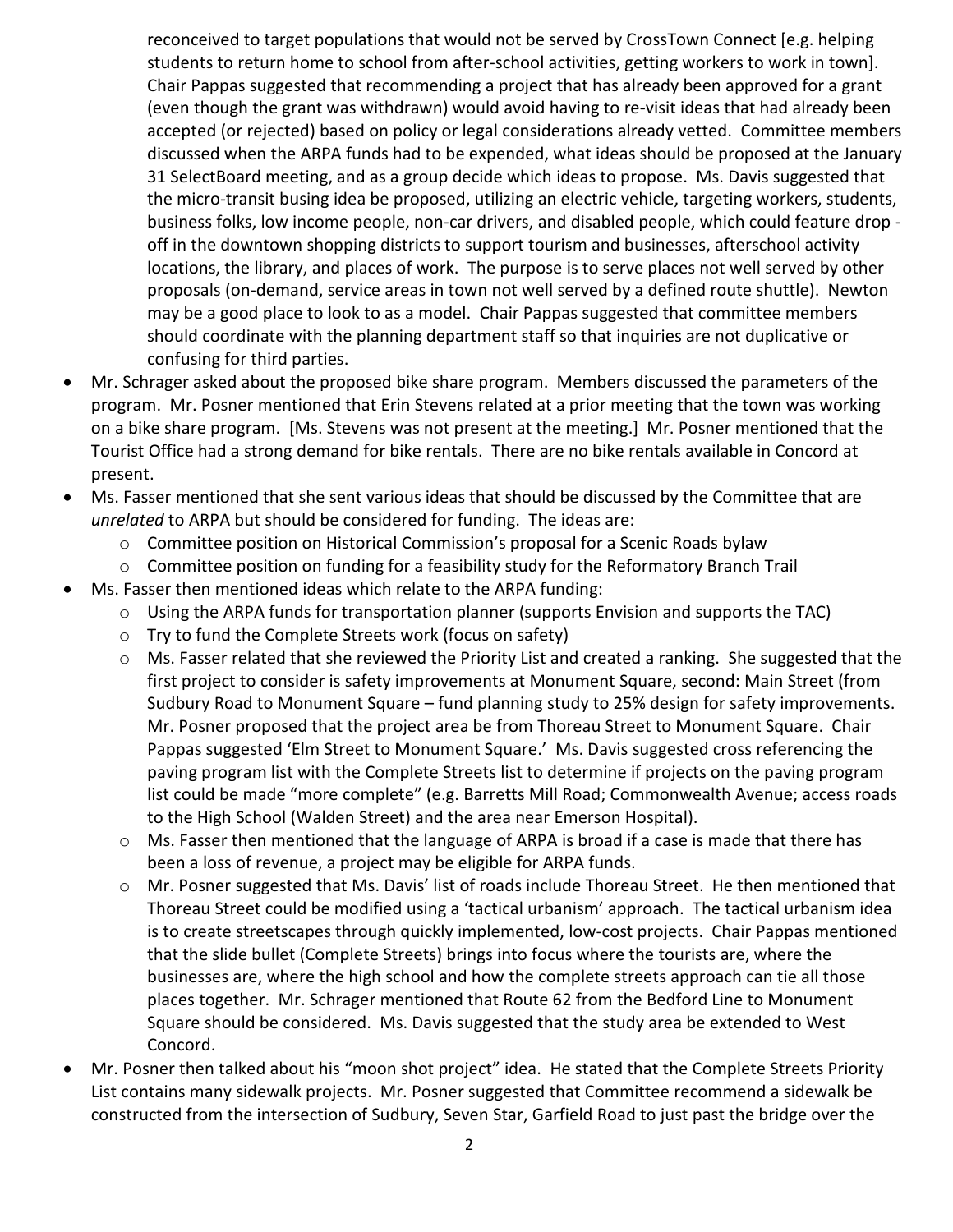Sudbury River [where it would connect with an existing sidewalk that extends over Rt 2 then continues to Thoreau Street]. Students could then ride their bikes from Conantum and the neighborhood near the Willard School to Thoreau Street and then to CCHS. A second moon shot project would be to install a sidewalk along Rt 2A to the Affordable Housing Neighborhood [Lalli Woods and private development] and to Commerford Road. Providing sidewalks would provide pedestrian and bike access that has been requested by the residents living in those neighborhoods. Ms. Davis then suggested that a sidewalk could be extended, as well, south from the Seven Star/Garfield intersection to 9 Acre Corner and then east to the Lincoln line at the bridge over the Sudbury River. Lincoln has good trials in that area. Chair Pappas asked that the committee defer discussion of the impact on the Scenic Roads bylaw on potential sidewalk construction to another time. Members discussed how to get access from this housing project to the Bruce Freeman Rail Trail.

- Members then briefly discussed the use of trails in Conservation land beyond Commerford Road. Chair Pappas suggested that the NRC had policies regarding the use of the trails.
- Ms. Fasser suggested that it was appropriate for us to identify 'connecting two points' but that it was sometimes necessary to study all of the issues related to "making the connection."
- Ms. Davis suggested that we recommend pursuing the CrossTown Connect idea and that the need to purchase a vehicle was related to the town's inability to participate in that program.
- Ms. Davis also noted that culverts and water infrastructure are fundable under ARPA.
- The members then agreed that funding a transportation planner should be at the top of our list of funding priorities. The rest of the ideas would be put in alphabetical order. Members then suggested that the committee does not have sufficient information about the various ideas for providing transportation services, but believed that such information had been previously developed. Chair Pappas suggested that the town needs 'transit services', micro-transit, fixed route, on demand, other attributes. Strategic Complete Street ("CS") infrastructure – bringing the CS philosophy to both downtown areas, "connectivity infrastructure", very specific geographic areas where we will recommend the CS approach be implemented. Members then had a discussion about 'complete streets philosophy', what that means in terms of specific projects and/or specific infrastructure, whether the town staff supports the idea, how the idea can be implemented in specific places given the limits of the right of way, how the idea is implemented in other places.
- Then was then a discussion regarding "Bringing to bear the CS Philosophy in the areas of greatest use" versus "bringing CS to the areas of greatest need".
- Ms. Davis then stated that the Committee make recommendations regarding specific projects.
- Chair Pappas will create a list of slides that will be sent around to the Committee members. Ms. Fasser will undertake to add information regarding Complete Streets. Chair Pappas inquired how the committee could make recommendations (e.g. sidewalk on Sudbury Road) in light of competing priorities. He then suggested that population density could be a criteria. Members should sent suggestions directly to Nick. Mr. Posner will investigate pre-existing bike share idea.
- Chair Pappas suggested we should "create a picture" of what the town would look like if our ideas are implemented. Ms. Davis suggested the committee should create a document or plan that presents 'visions for Concord's future.'